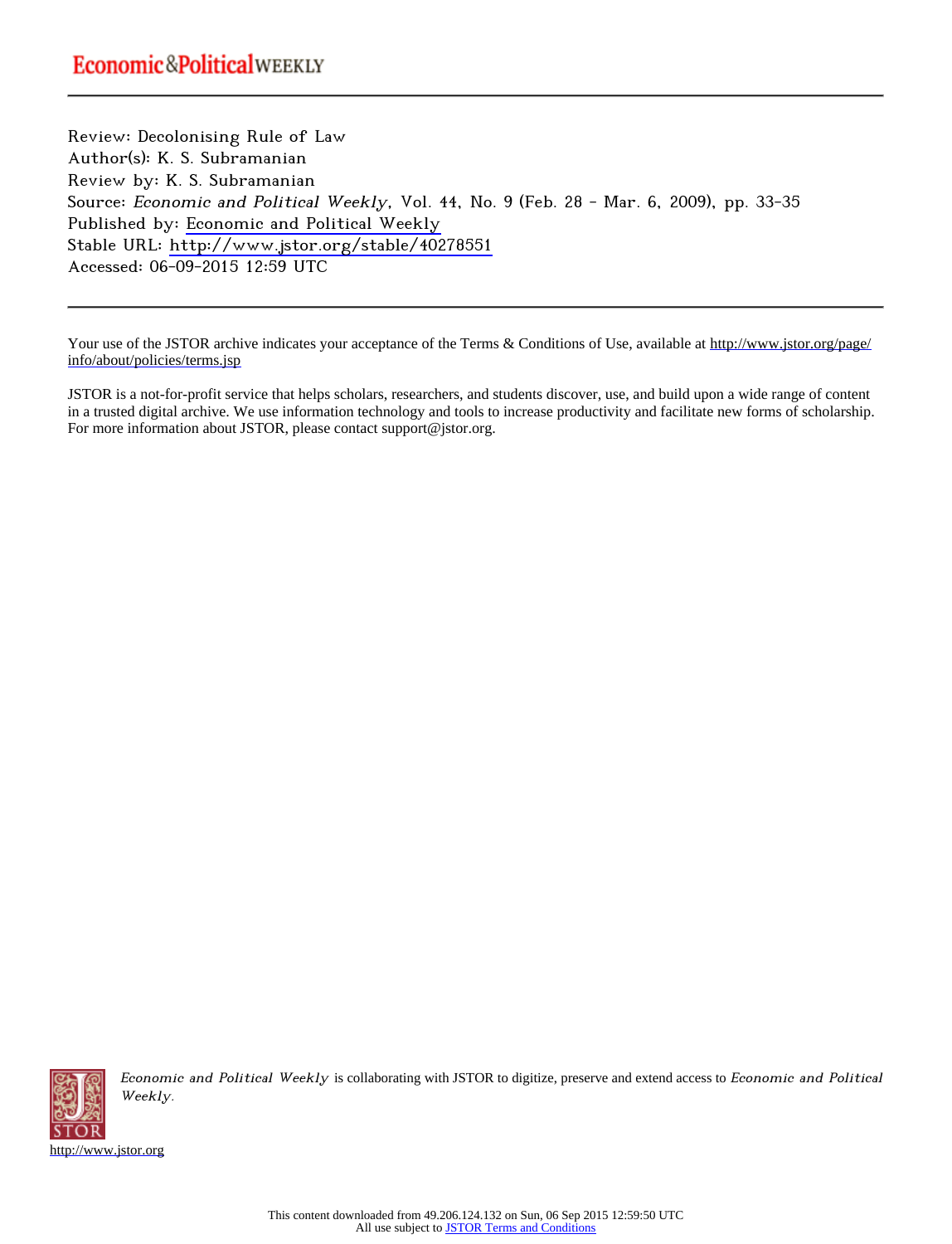that was formed to take on the challenges of militant nationalism and State authoritarianism, disintegrated, faced with the dilemma of having to deal with the intrusion of the Indian Peace Keeping Force, and Tamil and Sinhala nationalism. The Sinhala Mother Front that was instrumental in highlighting state violations of human rights was co-opted and later collapsed. Saro Thirupathy and Nirekha De Silva in Women in Sri Lanka Peace Politics, argue that, one among several reasons for failure is that the Front did not call upon groups like the Liberation Tigers of Tamil Eelam (LTTE) to stop violence or disarm; it also never built on the "cosmopolitanness" of inter-ethnic and religious solidarity (perhaps a lesson for us in the north-east?). For similar reasons, the Jaffna Mothers Front failed because it was unable to sustain women's activism, and aspirations for peace in the direction of the peace process. However, the article still provides an informative overview of the involvement of women in the State's war with the LTTE, maps the various organisations and personalities which campaigned for peace, and discusses the role of women in militarisation and their position in the LTTE and the army.

The thrust of Megha Guha Thakurta's "Minorities, Women and Peace", based on her readings of Bangladesh, has import in understanding peace politics in south Asia. Against the backdrop of oppression of vulnerable groups such as

# Decolonising Rule of Law

#### K S SUBRAMAN1AN

P Thompson was famously reported to have observed that the rule of law is an "unqualified human good" (Baxi 1993). However, in post-colonial societies, it would appear to many that the repressive character of the rule of law has been more prominent. The book under review is a serious attempt at a critical assessment of the theory and practice of the rule of law, criminology and human rights in India. Its relevance is enhanced in the context of the "rotten" state of criminal justice system in the country, which was taken note of by the National Human Rights Commission not long ago.

## Gunboat Criminology

Kalpana Kannabiran, one of the editors, advances a radical critique of colonialism, rule of law, criminology and human rights. Her main argument is summed up in the last essay of the volume, where she rejects conventional wisdom and calls for a "counter-colonial" perspective in legal pedagogy and research. Criminology, as a social science, had been a servant of colonialism, concentrated on colonising the colonised countries. The historical background and the human Challenging the Rule(s) of Law: Colonialism, Criminology and Human Rights in India edited by Kalpana Kannabiran and Ranbir Singh (New Delhi: Sage Publications), 2008; pp 495, Rs 1,250.

rights challenges in the latter countries necessitate a rejection of the "gunboat criminology of imperialism" and adoption of new "technologies of peace and love". Militant struggles for social justice in India are being met with increasingly violent state response. Kannabiran commends the method of "deliberative democracy" for conflict resolution adopted recently by the Andhra Pradesh Committee of Concerned Citizens, which focused, not so much on violence and counter-violence, but on the pressing need to provide to common people their "basic right to dignified life and livelihood". This exercise was conducted outside the "conventional conundrum of crime and punishment" firmly rejecting the subjection of the people to a repressive "rule of law".

The volume, dedicated to Upendra Baxi, a renowned human rights theorist and activist has 18 papers by eminent scholars. Baxi himself does not make a contribution though he is profusely quoted by Kannabiran. The authors interrogate, ethnic and religious minorities, Guha Thakurta criticises development discourse of non-governmental organisations (ngos) that tends to be both ahistorical and apolitical, while simultaneously hijacking the political issues.

The book is no doubt a contribution to the growing body of significant work on peace politics started in India by feminist author-publishers Ritu Menon, Urvashi Butalia, and Rita Manchanda among others. As women become prominent players in the peace process, we look forward to fresh insights into women's contribution and their role in determining the agenda of peace-building in the region.

Email: rajashri\_dasgupta@yahoo. com

from different perspectives, the assumptions behind "rule of law" and "criminology" in contemporary India. Kannabiran, in her two essays, speaks powerfully to the reader. Her exposition on "Sexual Assault and the Law" is to be specially commended. The authors, including activists, advocates, civil servants, scholars and practitioners, share a common concern to develop interdisciplinary research and activism in order to entrench human rights concerns.

The book is in five sections: Section 1, contains four essays and looks at the construction of crime and criminality in colonial India; Section 11 with four essays examines the issues of vulnerability, governance and the law; Section in, in three essays examines the way in which borders and boundaries were legislated in the past; Section iv, with three essays looks at the specific ways in which the legal is socially ordered; and the final Section v explores in four essays other issues in human rights and criminal jurisprudence.

## Criminalising the Margin

The first essay in Section 1, by Meena Radhakrishna, traces the history of the Criminal Tribes Act, 1871 (later 1911), which sought to suppress the so-called hereditary "criminal tribes" of India (about 200 of them). It examines the discursive evolution of a nomad into a "criminal" through a process of comparison

Economic & Political weekly USES FEBRUARY 28, 2009 vol xliv no 9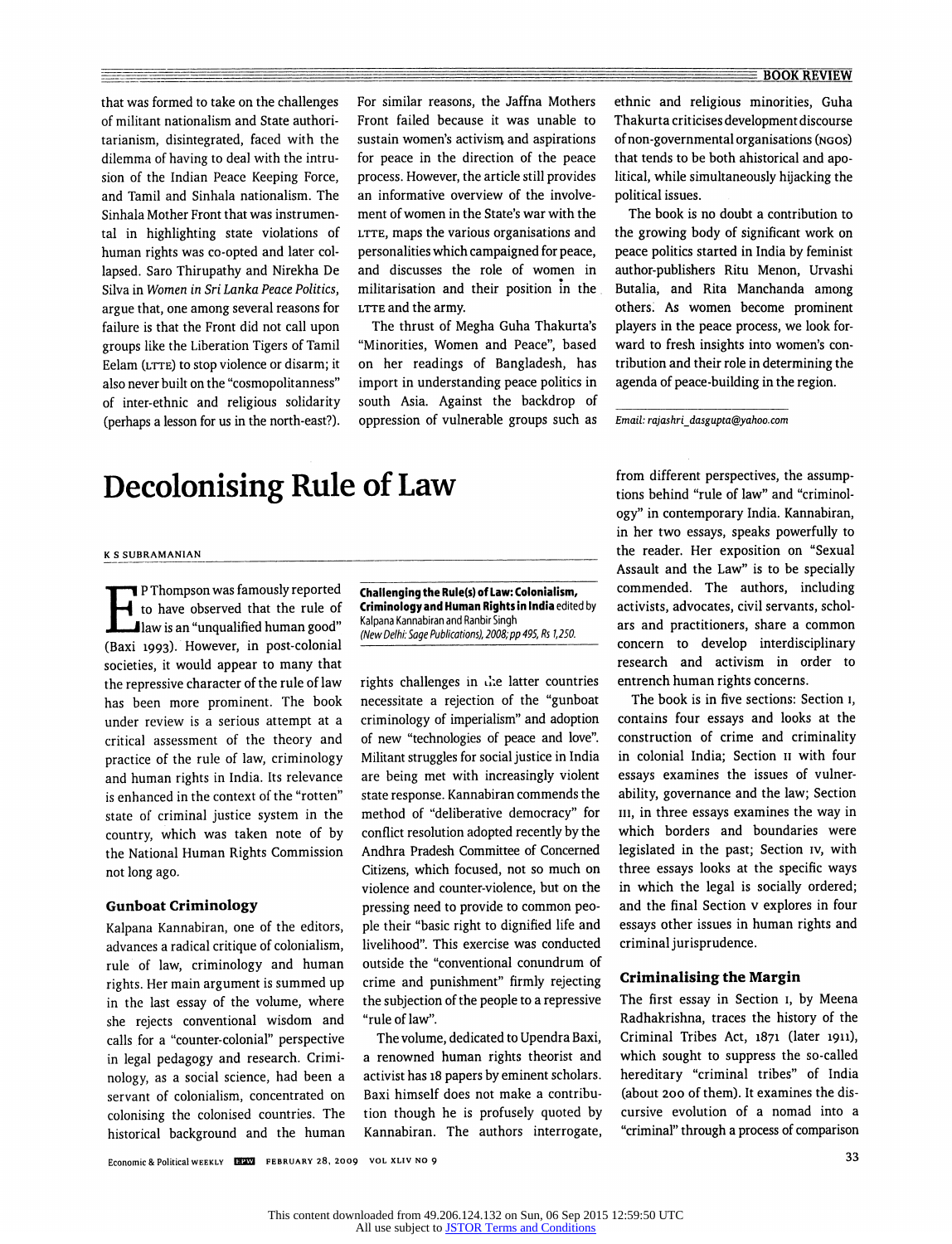## $\overline{ \text{BOOK REVIEW}} \equiv$

and association. Next, Sumanta Banerjee examines colonial police and other records to identify the complex forms of social oppression and exploitation, which led the women of Kolkata to commit new forms of "crimes", as viewed by misogynist British policymakers. Socio-economic tensions in the emerging urbanisation, including poverty with rising ambitions among the middle class, were the real factors behind these "crimes". The female law-breakers were, however, viewed by the British as "delinquents of a special type who were in essence non-women"!

Arvind Narrain then examines the background to the inclusion of sodomy as a crime in Section 377 of the Indian Penal Code. This arose from the Judeo-Christian framework of morality, which informed the thinking of colonial administrators. He explores the role of this law in bringing about "normality" in the family and community in independent India. Is the idea of heterosexuality as "normal" related to the stigmatisation of homosexuality as "abnormal"? Next, Kalpana Kannabiran explores the vexed issue of sexual assault which has confronted the Indian judiciary for many years. Problems arise from the construction of the offence of rape in the Indian Penal Code as it is compounded by the issue of women's bodies in the social imaginary of India. In this perceptive essay, which traces the debates within courts and in communities on the issue of consent and sexual assault from the colonial period to the present, the author explores the multiple locations of justice available to survivors in a largely hostile environment.

Section 11 begins with a discussion of social exclusion by S R Sankaran who goes into the provisions of the Constitution relating to protection of the dignity of the individual. He examines the penal provision of laws prohibiting manual scavenging and the practice of bonded labour in light of the reality of the absence of effective justice for dalit and adivasi victims of structural violence and their vulnerability. He further argues that the criminal justice system fails to take into account the systemic discrimination embedded in the policies, procedures and

culture of public and private institutions. Next, Jayashree P Mangubhai and Aloysius Irudayam, examine how the law, preoccupied with "law and order", ignores the wider social problems that give rise to gender crimes against adivasi and dalit women.

The Constitution provides for equality and the right to life and livelihood for all Indian citizens, but the everyday existence of a large section of the population is made illegal when the State declares land cultivated by adivasis as part of protected sanctuaries and national parks. This issue, examined by Seema Misra, highlights the fact that these communities are left with no option but organise militantly to protect their traditional rights and privileges against State action. However, the State uses brute police power to suppress such adivasi protest. Seema Misra tracks the protest movements since the year 2000 and examines the legislative and judicial responses to the illegalisation of the very existence of such impoverished communities. Shekhar P Seshadri and Kaveri Haritas explore the status of children under Indian criminal law. They address aspects of the relationship between children and the law, stressing the need for substantive and procedural law for healing child victims of sexual abuse and penalisation of the offender.

# Policing the Political

Section in begins with Ujjwal Kumar Singh who notes a strong continuity between colonial and independent India's discursive practices with regard to specific laws, trials and the ideology of punishment. He delineates the ways in which the penal system defined the "exceptional" and the "extraordinary" to develop legal and penal practices to deal with them. Doctrines of necessity were thus made to validate the suspension of ordinary laws and procedures and he explores the implications this has for political resistance and assertions of popular sovereignty. Paula Banerjee analyses laws such as the Armed Forces Special Powers Act and the National Security Act, and brings out the process through which groups were marked as recalcitrant by evolving border laws and then treated as criminals. The history of such Acts demonstrates how State violence can be institutionalised and how certain areas and regions in the north-east of the country are securitised. Further, women in these areas are viewed as "recalcitrant" and their sexuality itself considered threatening, justifying rape against them as a means of controlling them. Thus, the protest against these laws has





UNCTAD-MOIC-DFID Project on "Strategies and Preparedness for Trade and Globalization in India" and Department of Economics, University of Allahabad

# Organizes a Training Workshop from 16 to 30 April, 2009

The Department of Economics, University of Allahabad is organizing a 15 day training workshop on "Trade Modeling Using GTAP and Other Econometric Softwares". University and College teachers along with bonafide research scholars specializing and working on International trade issues and econometrics should apply with complete bio-data to the undersigned by April 02, 2009, Email: pnmehrotra@rediffmail.com. The selected participants will be paid TA and DA including lodging facilities in accordance with the rules of University of Allahabad. Applicants may also visit the university website www.allduniv.ac.in for information.

> P.N.Mehrotra Coordinator